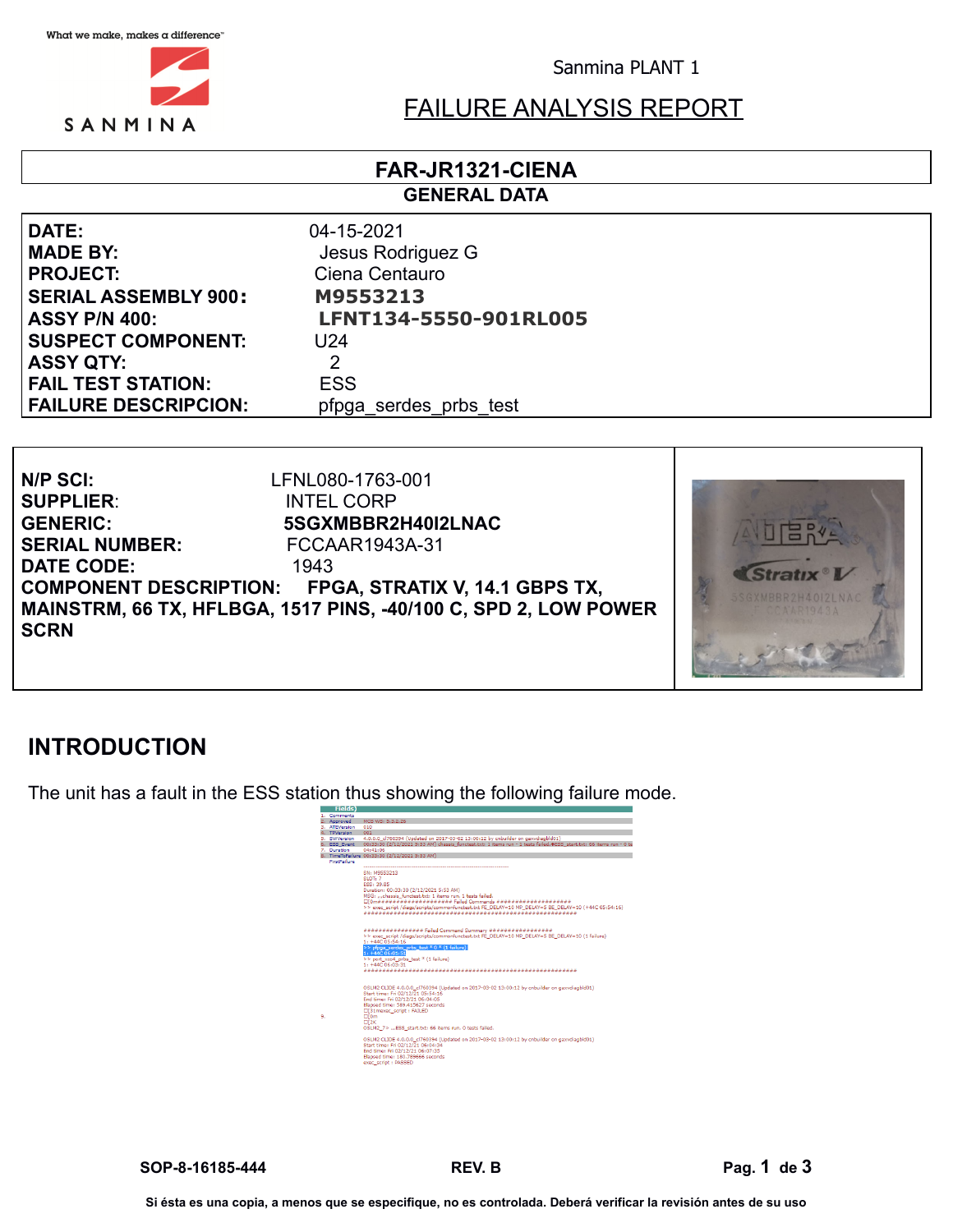

Sanmina PLANT 1

## FAILURE ANALYSIS REPORT

## **ANALYSIS**

The unit has failed in link 1, when performing the subtest of pfpga\_serdes\_prbs\_test

| PFPGA 2 (DIAG):                                                                  |
|----------------------------------------------------------------------------------|
| PFPGA 2 (DIAG) LANE 0: TFI 6 PRBS test success!                                  |
| ESC[31mPFPGA 2 (DIAG) LANE 1: TFI 6 PRBS test fails! Reason - Read Error Count 2 |
| <b>BSC</b> [OmPFPGA 2 (DIAG) LANE 2: TFI 6 PRBS test success!                    |
|                                                                                  |

This test is communication between the OCLD and the FPGAs, measurements are made of the links to rule out a possible high impedance or, failing that, an incorrect repair, as can be seen in table 1, the component does not present high impedance or bad repair.

|                    |        | <b>Bad unit Good unit</b> |  |  |
|--------------------|--------|---------------------------|--|--|
| Signal             |        | <b>Diode Mode</b>         |  |  |
| PFPGA CFG DATA<0>  | 0.400V | 0.402V                    |  |  |
| PFPGA CFG DATA<1>  | 0.397  | 0.400V                    |  |  |
| PFPGA CFG DATA<2>  | 0.397V | 0.400V                    |  |  |
| PFPGA CFG DATA<3>  | 0.400V | 0.402V                    |  |  |
| PFPGA CFG DATA<4>  | 0.400V | 0.402V                    |  |  |
| PFPGA CFG DATA<5>  | 0.398V | 0.400V                    |  |  |
| PFPGA CFG DATA<6>  | 0.400V | 0.403V                    |  |  |
| PFPGA CFG DATA<7>  | 0.399V | 0.402V                    |  |  |
| PFPGA CFG DATA<8>  | 0.397V | 0.399V                    |  |  |
| PFPGA CFG DATA<9>  | 0.397V | 0.400V                    |  |  |
| PFPGA CFG DATA<10> | 0.400V | 0.403V                    |  |  |
| PFPGA_CFG_DATA<11> | 0.397V | 0.400V                    |  |  |
| PFPGA CFG DATA<12> | 0.398V | 0.401V                    |  |  |
| PFPGA CFG DATA<13> | 0.397V | 0.400V                    |  |  |
| PFPGA CFG DATA<14> | 0.400V | 0.403V                    |  |  |
| PFPGA_CFG_DATA<15> | 0.398V | 0.400V                    |  |  |

Table 1.-measurements